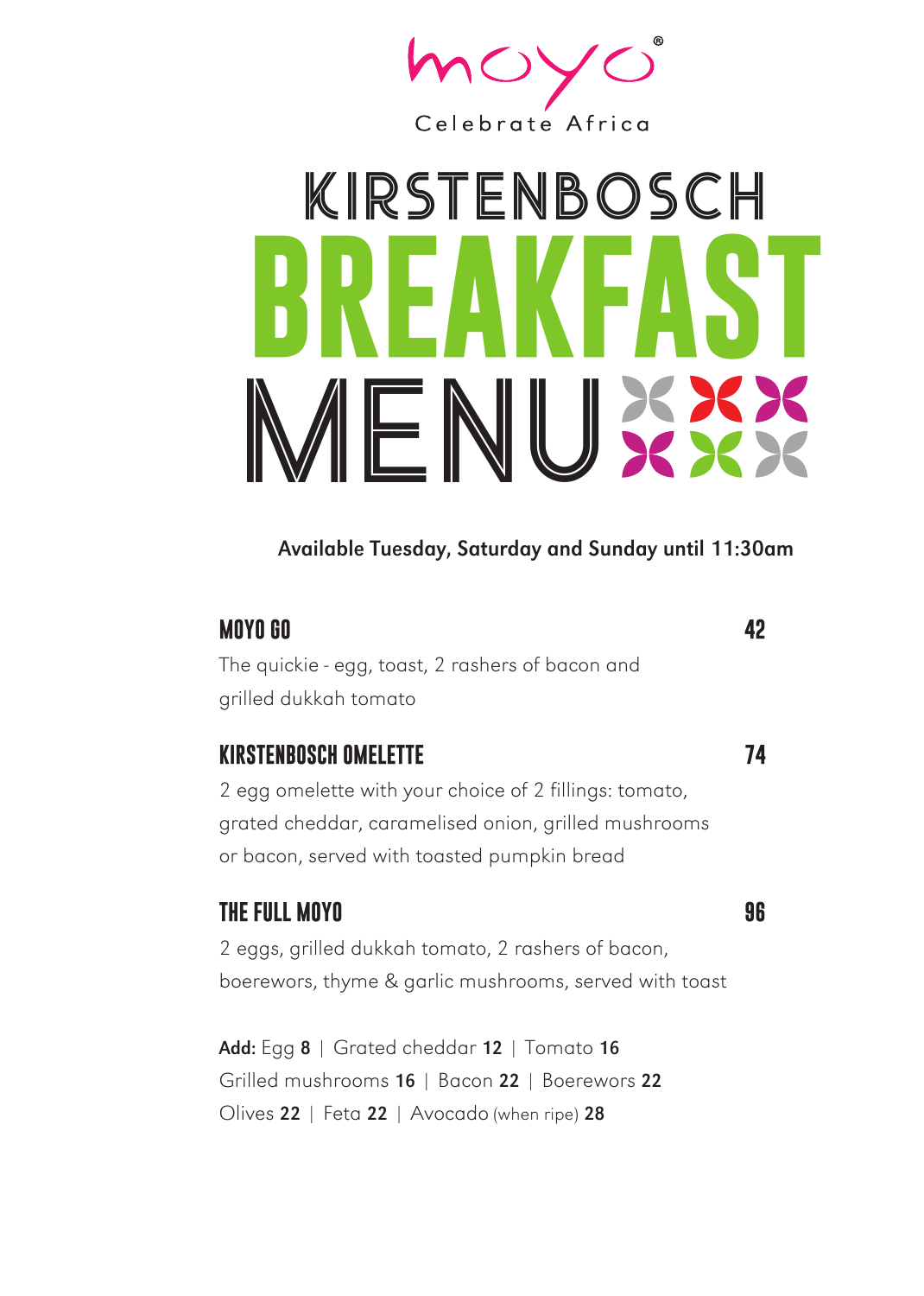

## pensioners k irstenbosch MENU

Menu available Tuesdays only moyo Kirstenbosch celebrates it's Senior Citizens

| <b>MOYO GO + TEA/COFFEE</b><br>(Breakfast available till 11:30am) | 48  |
|-------------------------------------------------------------------|-----|
| SOUP & ROLL + TEA/COFFEE                                          | 54  |
| PIE, CHIPS & SALAD + TEA/COFFEE                                   | 82  |
| <b>FISH &amp; CHIPS + TEA/COFFEE</b>                              | 105 |
| <b>BURGER &amp; CHIPS + TEA/COFFEE</b>                            | 96  |
| <b>MALVA PUDDING + TEA/COFFEE</b>                                 | 64  |
| <b>SCONE/MUFFIN + TEA/COFFEE</b>                                  | 48  |
| <b>TEA/COFFEE</b>                                                 | 19  |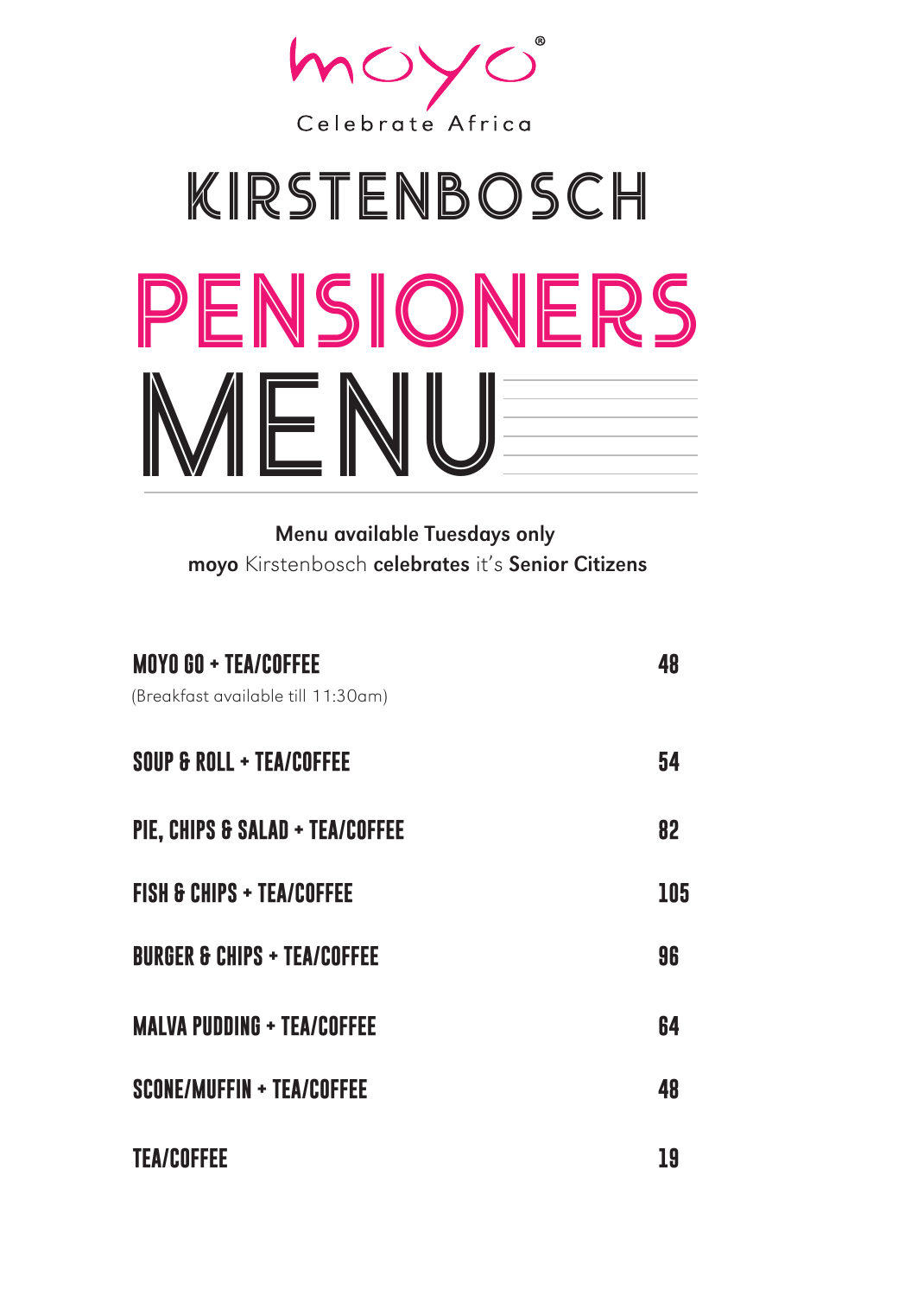### **AFRICAN DELUXE** SANDW ICHES 00000000000000000000

Our decadent sandwiches are prepared with your choice of a cumin flavoured wrap, homemade seeded bread or pumpkin bread, accompanied with a pyramid of hand cut chips

| <b>BREAKFAST OPEN SANDWICH</b><br>Bacon, sliced boiled egg, tomato, rocket, harissa mayonnaise and dukkah<br>cream cheese on toasted pumpkin bread   | 85  |
|------------------------------------------------------------------------------------------------------------------------------------------------------|-----|
| <b>SIMPLE VEGETARIAN (V)</b><br>Feta, cream cheese, avocado, lettuce, piquanté peppers, marinated<br>tomato and chickpea chilli spread               | 85  |
| <b>CRUSHED AVO (V)</b><br>Crushed avocado on toasted seeded bread with sliced tomato and dukkah<br>cream cheese, drizzled with olive oil and tabasco | 96  |
| <b>HARISSA CHICKEN BREAST SANDWICH</b><br>Grilled chicken breast with caramelised onions and harissa mayonnaise                                      | 108 |
| CRUMBED CHICKEN & CHAKALAKA SANDWICH<br>Crumbod objekan broast with lettuce, gyogado, elisod shoddar and shakalaka                                   | 108 |

Crumbed chicken breast with lettuce, avocado, sliced cheddar and chakalaka (on the side)



#### **MOYO PIE, CHIPS & SALAD 85**

Homemade flaky puff pastry pie with a traditional twist. Durban lamb curry, Beef dombolo or Maputo peri peri chicken

#### **MAMA'S SPICY TOMATO NACHOS (V) 85**

Spicy tomato nachos with cumin cream cheese, chakalaka, jalapeños, red onion, chickpea dip and cheese Add: Harissa chicken R32

#### **LENTIL CURRY WRAP (V) 96**

A toasted butter brushed cumin wrap, filled with a Malay style assorted lentil & sugar bean curry, served with sambals, carrot salad and raita

#### **EGYPTIAN VEGETARIAN SALAD (V) 96**

Marinated olives, cucumber, cherry tomato with cumin dressing, feta, mutabbal (brinjal dip), tabbouleh, chilli spiked hummus, served with pita bread

#### **FISH HOEK FISH & CHIPS 108**

Jumbo hake fried in crisp beer batter served with hand cut chips, lemon wedges and harissa mayonnaise

#### **LAMB BUNNY CHOW 118**

Delicious Durban style lamb curry on the bone, served in a homemade bunny chow bread accompanied by sambals, carrot salad and raita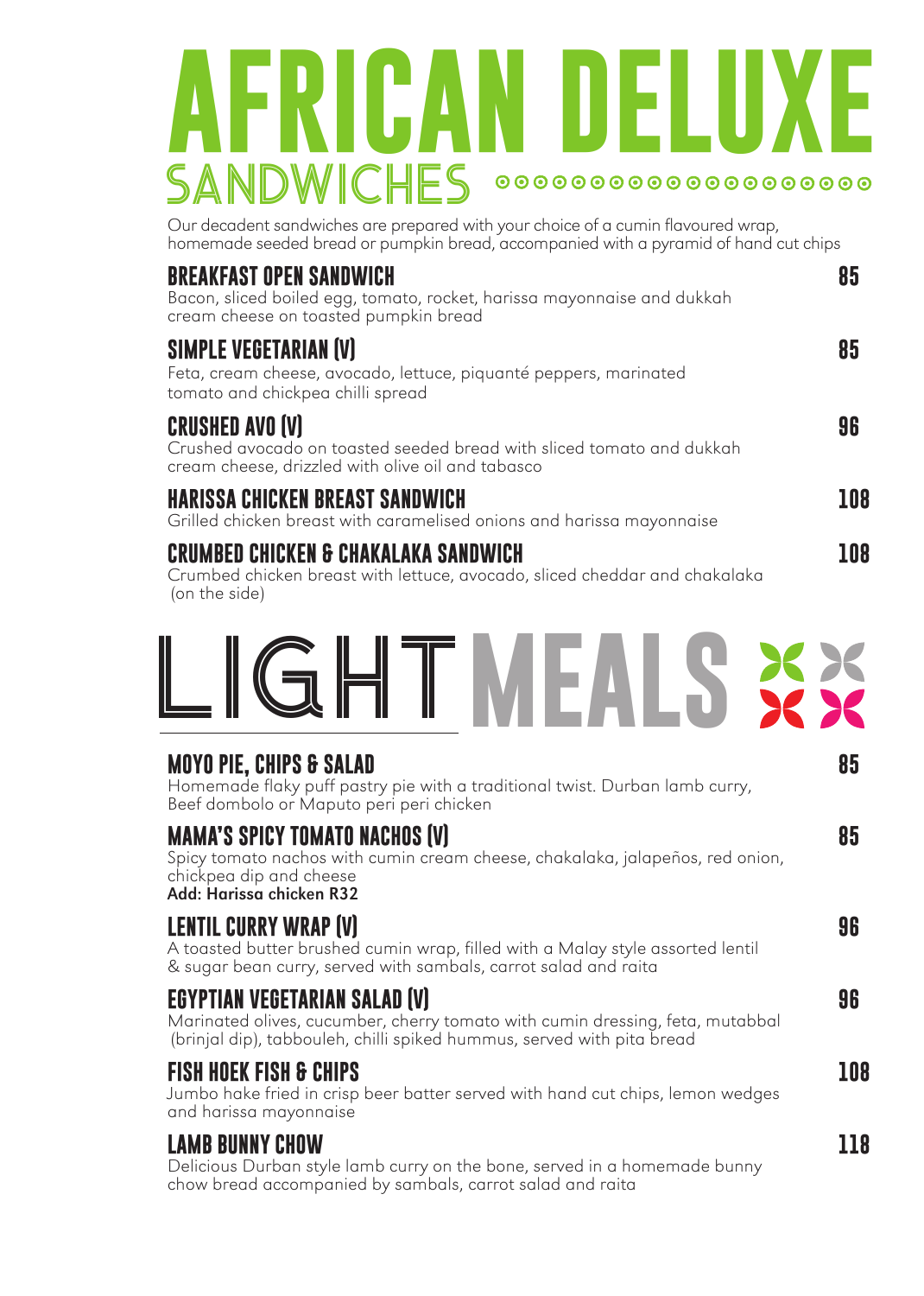| <b>MOYO BURGER</b><br>Homemade 150gr smashed beef patty, perfectly grilled, served<br>with fresh tomato and lettuce                                                                                                                      | single <b>96</b><br>double 129 |
|------------------------------------------------------------------------------------------------------------------------------------------------------------------------------------------------------------------------------------------|--------------------------------|
| INKUKHU BURGER<br>Panko crumbed chicken breast served with harissa mayonnaise,<br>avocado, onion rings and fresh tomato                                                                                                                  | single $129$<br>double 162     |
| <b>DUKKAH DELIGHT</b><br>Homemade 150gr smashed beef patty, seasoned with dukkah spice<br>and perfectly grilled, served with cream cheese, bacon, fresh lettuce,<br>tomato and emmental cheese                                           | single $129$<br>double 162     |
| Add: Egg R8, Cheddar cheese R12, Bacon R22, Avo (when ripe) R28                                                                                                                                                                          |                                |
| 00000000000000000000                                                                                                                                                                                                                     |                                |
| $\overline{\phantom{a}}$                                                                                                                                                                                                                 |                                |
| <b>HOUSE SALAD (V)</b><br>Baby spinach leaves, butter lettuce, cucumber, chickpeas, marinated red onion,<br>roasted pumpkin cubes, vine tomatoes, string beans, melba toast and toasted<br>pumpkin seeds, with a mustard & herb dressing | 96                             |
| LIMPOPO CHICKEN SALAD<br>Honey glazed sesame grilled chicken, rocket, mixed greens, tomato, feta, spicy<br>nuts and strawberries, dressed with mustard & herb dressing                                                                   | 118                            |
| Add: Olives 22   Feta 22   Avocado (when ripe) 28   Harissa chicken 32                                                                                                                                                                   |                                |

single **96** 



#### **HOUSE SALAD (V) 96**

#### **LIMPOPO CHICKEN SALAD 118**

| NRTERSXX                                                                                                                                     |    |
|----------------------------------------------------------------------------------------------------------------------------------------------|----|
| <b>BREAD PLATTER (V)</b><br>Crisp Moroccan and Tunisian flat bread drizzled with dukkah olive oil and served<br>with a chickpea & chilli dip | 42 |
| <b>FREE STATE SWEET POTATO SOUP (V)</b><br>Creamy sweet potato soup, served with sweet potato crisps and pumpkin bread rolls                 | 54 |
| <b>MOYO SAMOOSAS</b><br>Deep fried triangular pastry pockets with homemade chutney<br>Mild curried beef mince or Cheese & spring onion $(v)$ | 64 |
| <b>SOWETAN WINGS</b><br>3 Grilled chicken wings basted with your choice of BBQ or Hot & Spicy                                                | 64 |
| <b>GRILLED CALAMARI</b>                                                                                                                      | 85 |

Calamari grilled in a lemon harissa butter sauce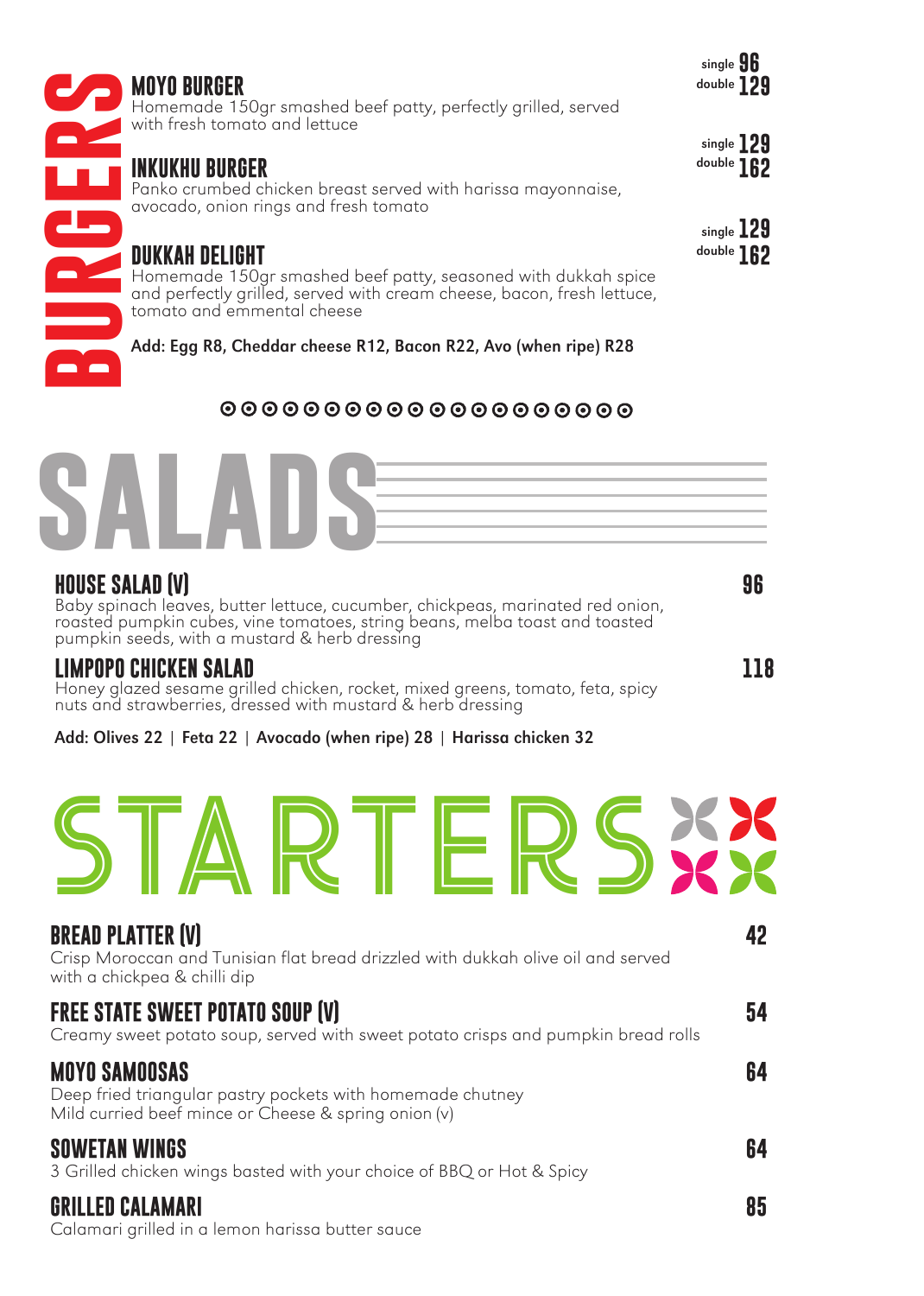# **from the grill**

#### **KRAAL GRILL**

All our meat is carefully selected and certified to ensure the best quality experience. Our grills are accompanied by a side of your choice, African spinach and nhopi dovi. Enjoy your meat either coated in rich dark basting, seasoned with dukkah salt or grilled plain to your taste.

#### 300gr Sirloin 160 | 250gr Fillet 205 400gr Beef Ribs 160 | 800gr Beef Ribs 280



Pap | Hand cut chips | Moroccan rice Side salad | Potato galette | Samp Dombolo - Traditional steamed dumplings Nhopi dovi - Zimbabwean style pumpkin and peanut purée African spinach - Braised with sweet potato, onion and cumin



Madagascan green peppercorn | Chakalaka | Mushroom Mozambican peri peri | Cheese

#### **COMMUNAL KRAAL MIXED GRILL - FEEDS 4 639**

Chargrilled and basted. The communal grill must be enjoyed with good company and great wine, the moyo way. 600gr Sirloin, 400gr Boerewors, 800gr Beef Ribs, African spinach, nhopi dovi and your choice of 2 sides

#### **NYAMA NA KUMBA 172**

200gr basted beef sirloin skewered with prawns, grilled to perfection and served with a lemon harissa sauce, sautéed seasonal vegetables and hand cut chips

#### **MAPUTO PERI PERI CHICKEN 184**

Made famous in Maputo – flamed spatchcock chicken in peri peri, with hand cut chips

#### **MOROCCAN SLOW BRAISED LAMB SHANK 184**

Lamb shank, slow cooked in rich spiced gravy, served with sautéed seasonal vegetables and couscous

#### **MOYO FLAMED FILLET 215**

Aged fillet filled with mushroom, spinach and mozzarella, on herb potato galette with creamy Madagascan green peppercorn & piquanté peppers sauce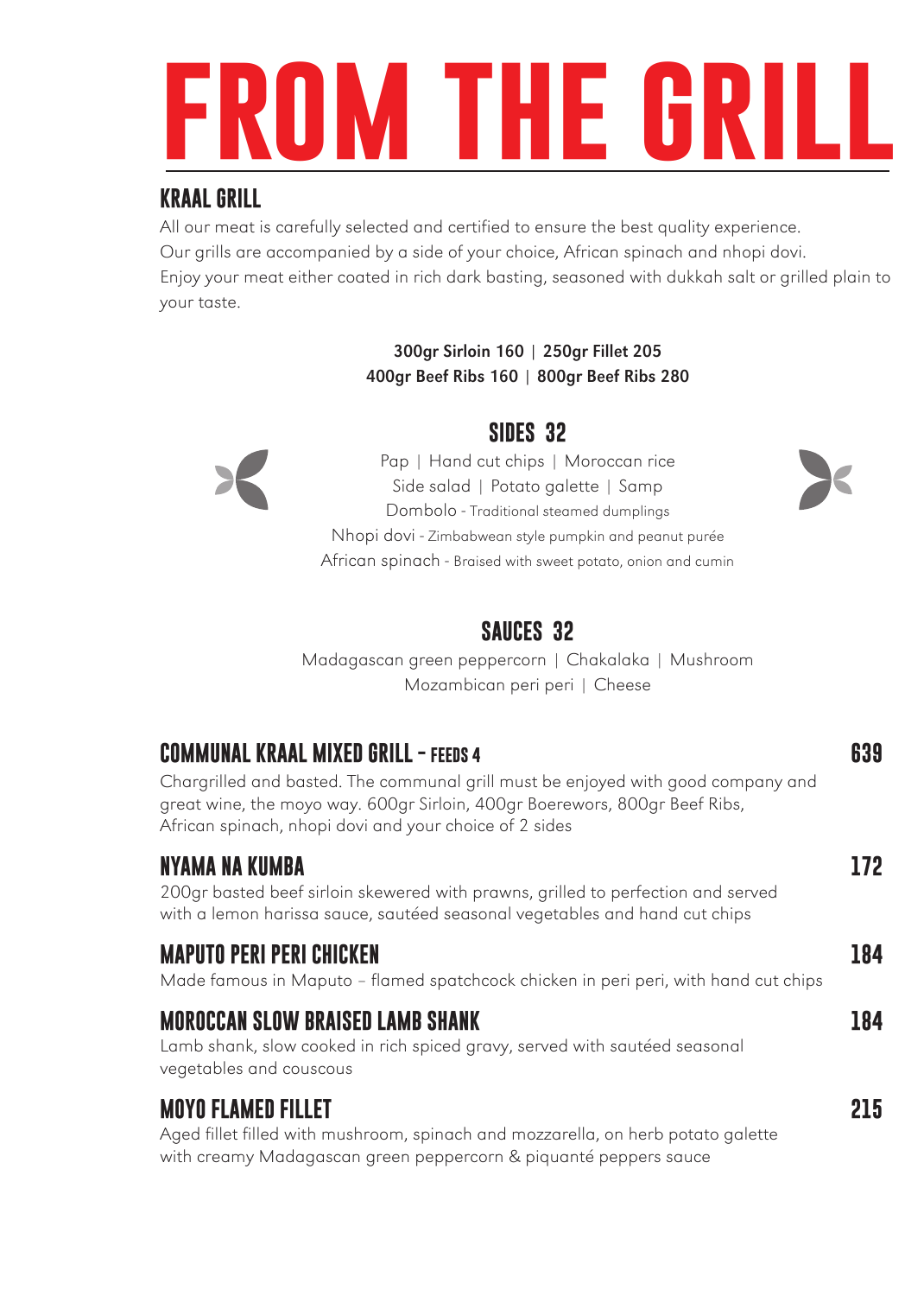# **samaki**

| <b>SENEGALESE LINE FISH</b>                                                                                                                                                                                                                | 172 |
|--------------------------------------------------------------------------------------------------------------------------------------------------------------------------------------------------------------------------------------------|-----|
| Fresh line fish grilled and topped with a creamy coconut, mango & bell pepper<br>base sauce, infused with ground nut and ginger, topped with sliced green olives.<br>Served with nhopi dovi, African spinach and couscous OR Moroccan rice |     |
| SEARED CALAMARI<br>Seared calamari sautéed with olives, broccoli and garlic, drizzled with lemony<br>harissa butter and served with Moroccan rice                                                                                          | 184 |
| <b>MOZAMBICAN PRAWNS</b><br>Prawns in a homemade peri peri or lemon harissa butter sauce served with                                                                                                                                       | 26N |

Moroccan rice OR hand cut chips

## TAGINES >< >< >< **& POTJIES**

Preparation styles of North, East and South Africa, cooked and served in cast iron pots with your choice of couscous, Moroccan rice, pap, samp or dombolo

| <b>BEEF DOMBOLO</b><br>Beef braised in a rich beef stock with onions, mushrooms, carrots and tomato,<br>served with traditional dumplings and a side               | LGO |
|--------------------------------------------------------------------------------------------------------------------------------------------------------------------|-----|
| <b>PRAWN AND CHICKEN CURRY</b><br>Fragrant creamy curry with tones of traditional spices and coconut served with<br>your choice of side                            | 189 |
| <b>OXTAIL AMOS</b><br>Our famous oxtail braised with butterbeans and carrots in red wine beef jus<br>served with a side                                            | 194 |
| <b>DURBAN LAMB CURRY</b><br>Cubed lamb on the bone, prepared in a perfect blend of masala and whole spices,<br>served with sambals, carrot salad, raita and a side | 194 |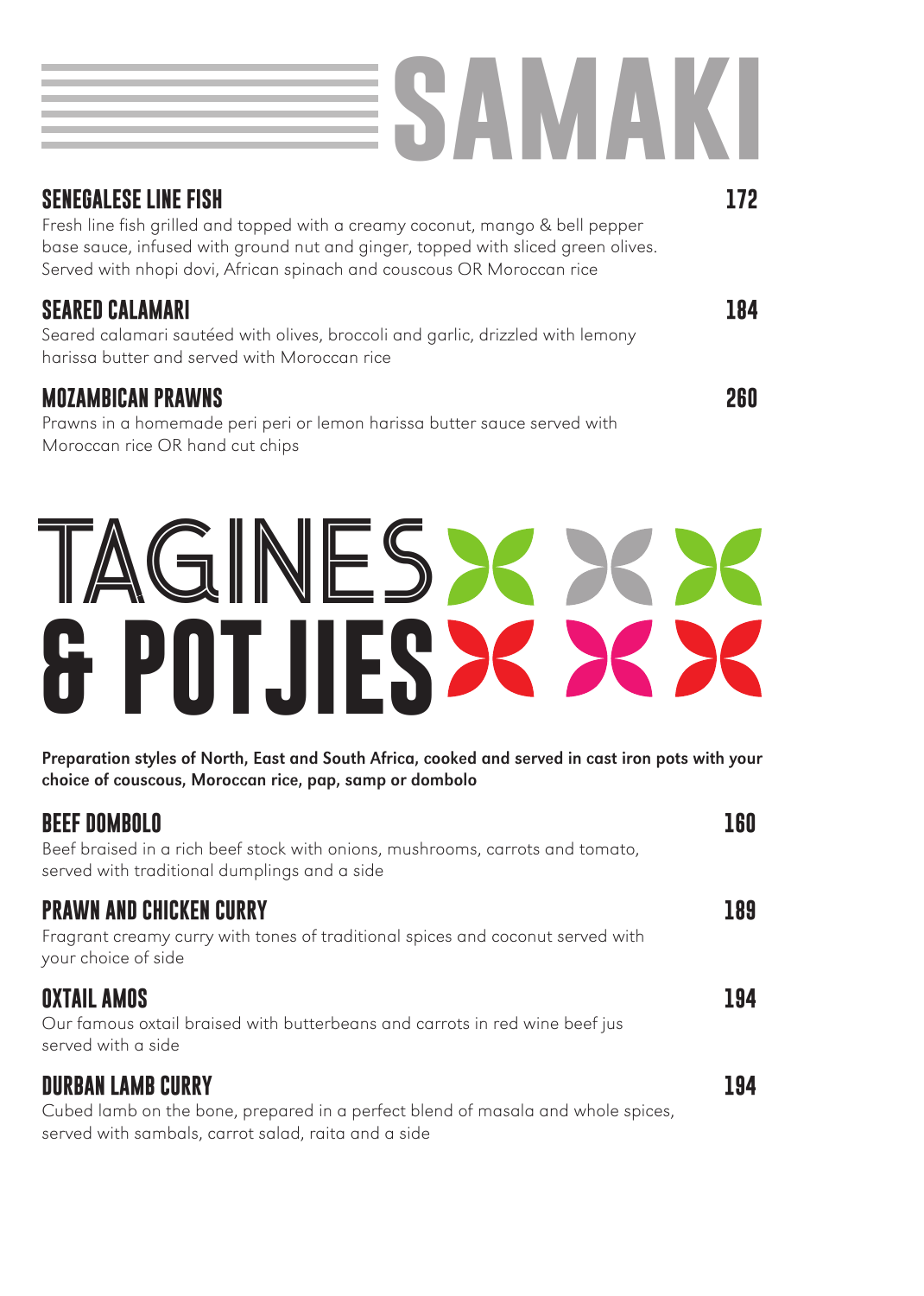

| <b>MOYO MESS</b><br>Brown sugar caramel pavlova topped with whipped cream, muscadel spicy poached<br>pears and gooseberries                                               | 59 |
|---------------------------------------------------------------------------------------------------------------------------------------------------------------------------|----|
| <b>AMARULA ICE CREAM</b><br>Vanilla ice cream with a shot of Amarula and shaved chocolate                                                                                 | 59 |
| <b>CAPE MALVA PUDDING</b><br>Traditional South African classic served with crème anglaise and ground pistachio nuts                                                       | 64 |
| <b>DECADENT CHOCOLATE BROWNIES</b><br>moyo's cross between a cake and cookie, with walnuts, drizzled with butterscotch<br>& chocolate sauce and served with whipped cream | 64 |

#### 00000000000000000000

| V)<br>V<br>M.<br><b>Service Service</b><br>1 V | ٠<br>.,<br>Am l | <u>a shekara t</u> |  |
|------------------------------------------------|-----------------|--------------------|--|
|                                                |                 |                    |  |

Full portion waffles made with buttermilk and served with vanilla ice cream

| THE CLASSIC<br>Drizzled with maple syrup                                                                           | 48 |
|--------------------------------------------------------------------------------------------------------------------|----|
| <b>BERRIES &amp; CREAM</b><br>Topped with berry compote, drizzled with strawberry sauce & crushed<br>Oreo biscuits | 64 |
| <b>NUTELLA CHOCOLATE</b><br>Topped with Nutella spread, drizzled with chocolate sauce & choc chips                 | 74 |
| <b>BANOFFEE WAFFLE</b><br>Topped with banana & caramel spread, drizzled with a caramel sauce                       | 64 |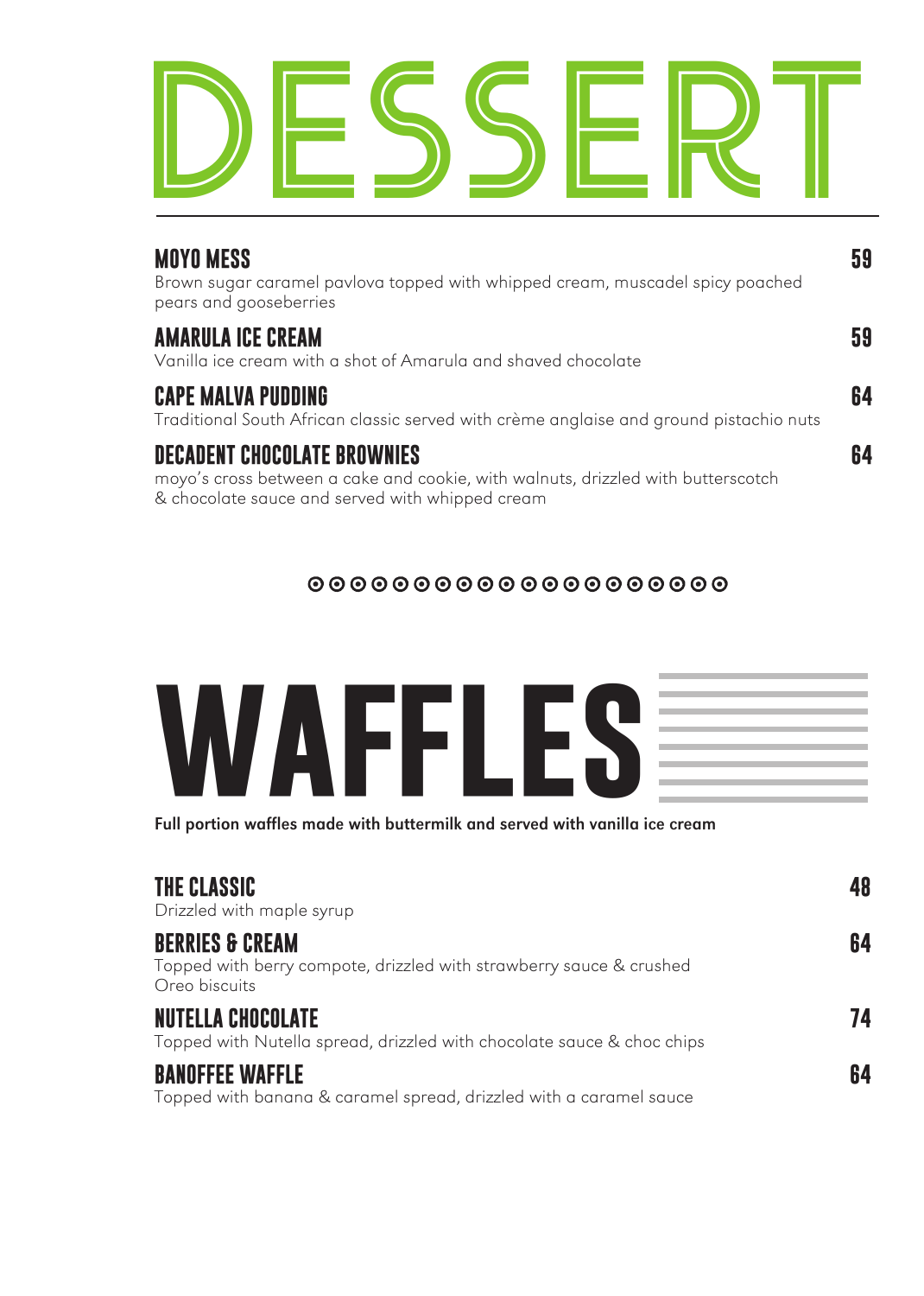## GOURMET **MILKSHAKES**

| <b>CLASSIC SHAKES</b><br>Vanilla   Chocolate   Strawberry   Lime   Bubblegum                                                                               | 32 |
|------------------------------------------------------------------------------------------------------------------------------------------------------------|----|
| <b>COFFEE CRUMBLE SHAKE</b><br>Coffee, choc chip cookies and chocolate, blended with ice cream and topped<br>with whipped cream                            | 48 |
| <b>DEATH BY CHOCOLATE</b><br>Blended chocolate brownies, layered with white and dark chocolate milkshake<br>and chocolate sauce, topped with whipped cream | 54 |
| <b>PEANUT BUTTER CARAMEL SHAKE</b><br>Peanut butter and caramel shake, topped with whipped cream, chocolate sauce<br>and sprinkled nuts                    | 54 |
| <b>ZOO BISCUIT SHAKE</b><br>Zoo biscuits and berry compote, blended with ice cream and topped with whipped<br>cream                                        | 54 |



#### **ESPRESSO**

Bold intense flavours of our finest Arabica beans

Single **23** | Double **28**

| <b>AMERICANO</b><br>Espresso topped with hot water served with hot or cold milk                                | 29 |
|----------------------------------------------------------------------------------------------------------------|----|
| CAPPUCCINO<br>A single espresso shot topped with equal parts steamed and frothed milk or cream                 | 29 |
| <b>RED ESPRESSO</b><br>Naturally caffeine-free and made only from pure rooibos tea. Served the way you like    |    |
| Espresso $30$   Cappuccino $32$                                                                                |    |
| <b>HOT FAVOURITES</b><br>Hot chocolate                                                                         | 32 |
| <b>CAFÉ LATTE</b><br>A single espresso shot with steamed milk                                                  | 32 |
| <b>GOURMET LATTE</b><br>Infused espresso, topped with steamed milk and froth. Available in vanilla or hazelnut | 39 |
| <b>ICED COFFEE</b><br>Espresso blended with vanilla ice cream and milk                                         | 42 |
| <b>SELECTION OF TEAS AVAILABLE</b>                                                                             |    |
| Rooibos $19$   Five Roses $21$   Moroccan mint tea $27$                                                        |    |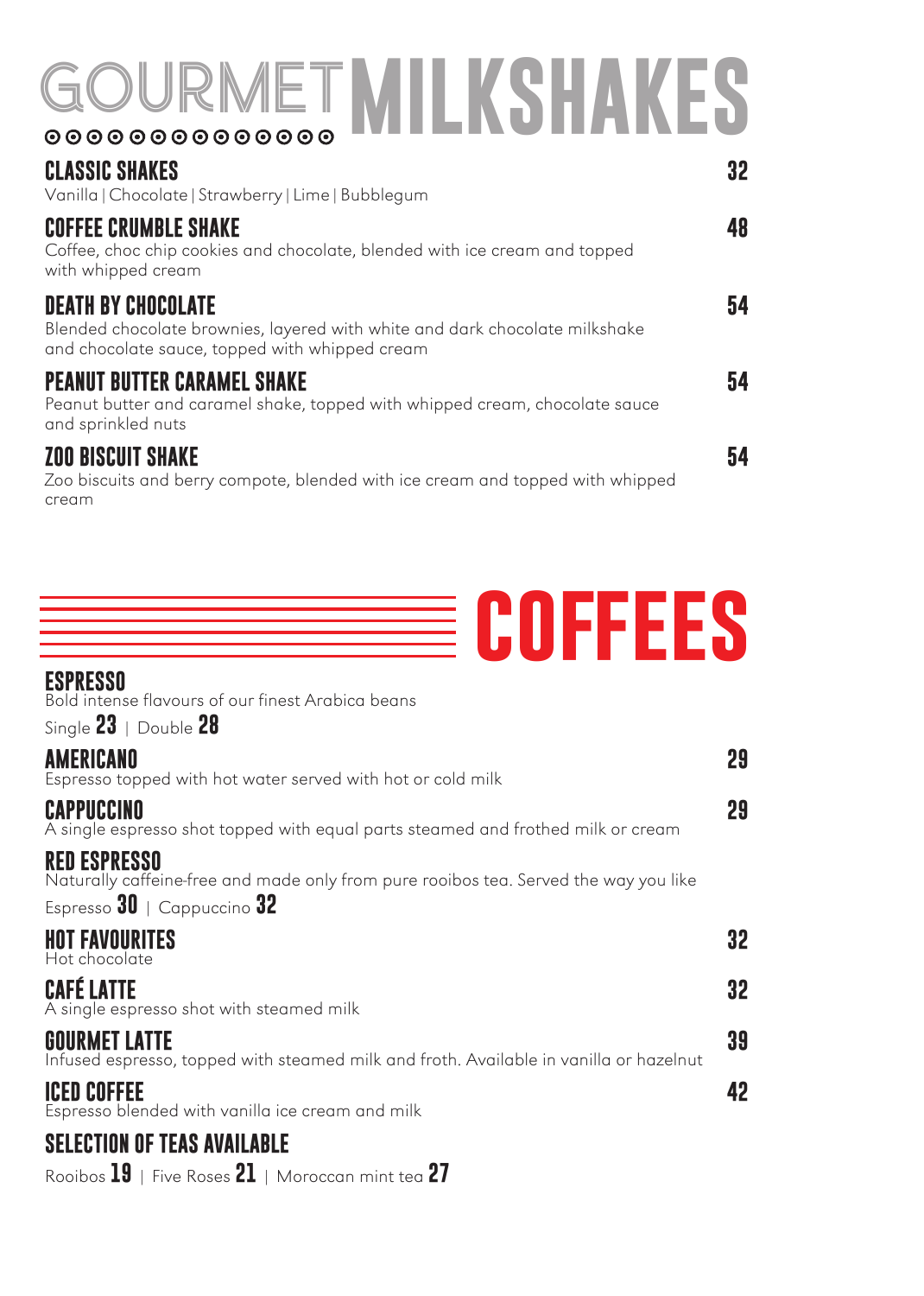

www.moyo.com| Tel: +27 21 762 9585 kirstenbosch@moyo.com



Credit cards welcome. No cheques accepted. Service charge not included. We reserve a right to charge a 10% service fee.Some food items may have traces of nuts, sesame seeds and egg. Should you be allergic to any food items, please request information regarding the ingredients prior to ordering. Photographs are for illustrative purposes only and presentation may vary. Certain ingredients used in this menu are seasonal and are subject to<br>availability.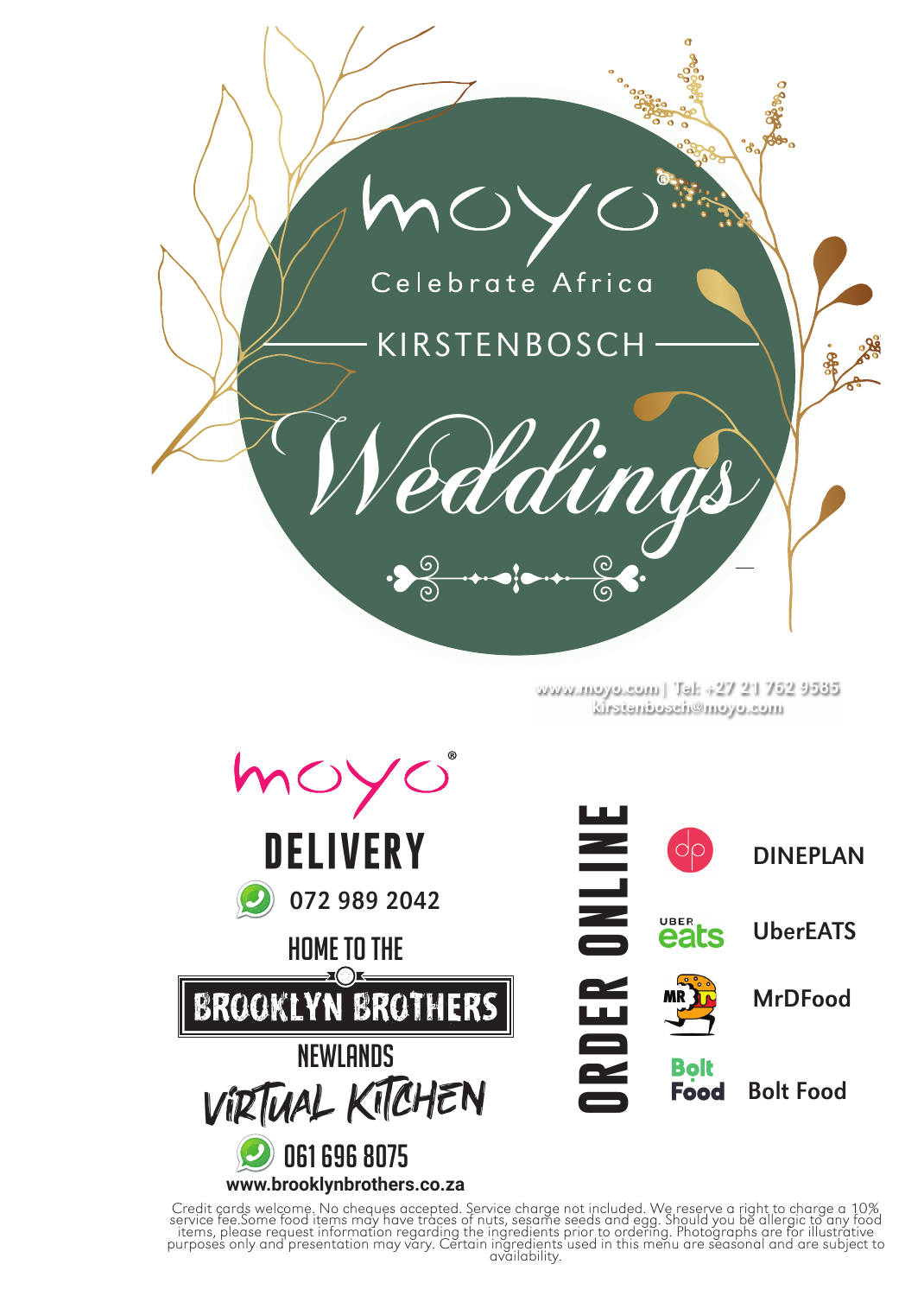

#### **AQA STILL OR SPARKLING WATER**

330ml **24**|660ml **38**

### **SODAS 200ML 25**

Coca-cola

#### **SCHWEPPES MIXERS 200ML 25**

Dry lemon|Ginger ale|Lemonade Soda water|Tonic water

#### **ZERO SODAS 300ML 26**

Coke no sugar|Sprite zero

#### **TOMATO COCKTAIL 200ML 28**

**SODAS 300ML 28** Coca-cola|Cream soda|Sprite Fanta orange|Stoney

#### **BOS ICE TEA 330ML 34**

Lemon|Peach

**TIZERS 330ML 36** Apple|Red grape

### **RED BULL ENERGY DRINKS 250ML**

Regular|Sugar free|Cranberry **42**



#### **FRESH FRUIT JUICES 32**

Cranberry|Strawberry|Mango|Orange Pineapple| Apple

| (non-alcoholic)<br>VIRGIN COLADA<br>Fresh pineapple blended with coconut milk<br>extracts and lemon                                                                     | 64 |
|-------------------------------------------------------------------------------------------------------------------------------------------------------------------------|----|
| <b>VIRGIN STRAWBERRY DAIQUIRI</b><br>Wild strawberry puree, fresh lime and sultry<br>strawberry juice, served frozen                                                    | 64 |
| VIRGIN NJANO<br>Fresh pineapple blended with mango juice,<br>coconut extracts and fresh lemon                                                                           | 64 |
| <b>BERRY CITRUS TWIST</b><br>Orange curacao extracts shaken with<br>fresh lime and sultry strawberry juice,<br>layered over orange juice                                | 64 |
| NO-JITO<br>Made with the freshest limes, quartered<br>and muddled gently with mint and pure<br>cane sugar. Stirred with crushed ice and<br>topped with a splash of soda | 70 |
| RED BULL TWIST                                                                                                                                                          | 85 |

Fresh apple, lime and mint with soda and Red Bull, regular or sugar free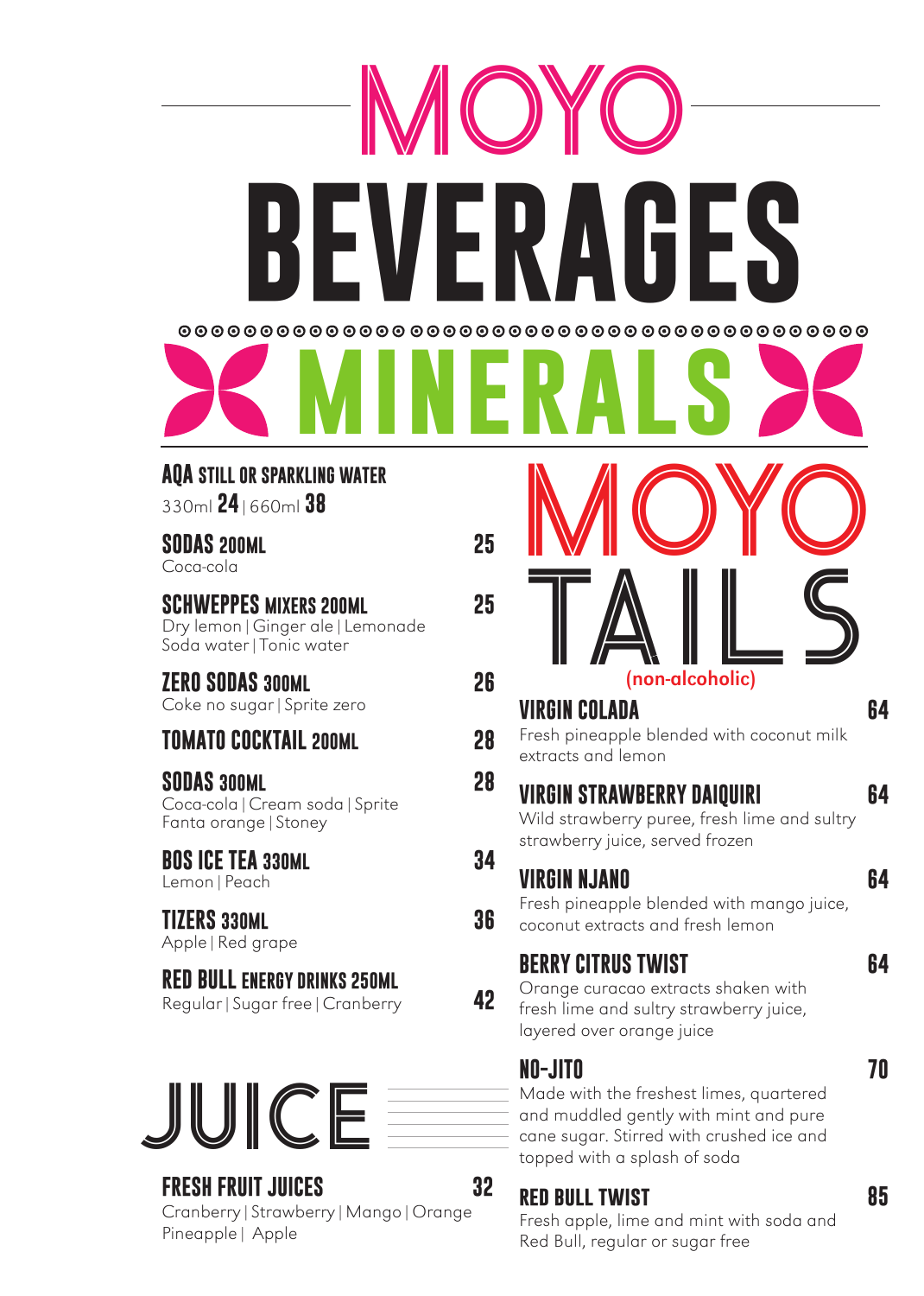

| CLASSIC |  |
|---------|--|
| -E MOYO |  |

#### **COSMOPOLITAN 64**

Smirnoff vodka shaken with Triple Sec, fresh lime and cranberry juice, garnished with a citrus twist

#### **PINA COLADA 74**

An island classic. Bacardi rum blended with coconut extracts and fresh pineapple

### **CLASSIC MAMARITA 74**

The traditional fusion of el Jimador blanco tequila with triple sec and freshly squeezed lime. Served shaken or frozen

### **VODKA RED BULL**

Cruz vodka and Red Bull, regular or sugar free

Single **74**|Double **96**

#### **LONG ISLAND ICED TEA 85**

Four white spirits shaken with triple sec and freshly squeezed lemon. Served long, charged with Coca-Cola

#### **STRAWBERRY DAIQUIRI 92**

Bacardi rum blended with wild strawberry extracts, fresh lime and sultry strawberry juice, served frozen

#### **MOJITO 96**

Made with the freshest limes, quartered and muddled with mint, pure cane sugar and Bacardi rum. Stirred with crushed ice, topped with a splash of soda



### **MOYO RUM RUNNER 74**

Bacardi pineapple rum muddled with fresh pineapple, mango puree, fresh lime, and chilled orange juice. Shaken cold, layered over fresh berry juice

#### **CAPTAIN NJANO 74**

Spiced Gold rum blended with fresh pineapple, coconut extracts, fresh lemon and mango juice

#### **KIJANI SKY 82**

Smirnoff vodka shaken with vanilla and cucumber extracts, fresh lime and pineapple juice

#### **CHERRI GIN SMASH 82**

Tanqueray gin shaken with morello cherry extracts, fresh rosemary and lime

#### **AFRICAN SUNSET 92**

Spiced Gold rum and white peach extracts shaken with mixed berry puree, muddled strawberries and fresh lime. Served tall, capped with crushed ice and an orange juice float

#### **RED BULL SPRITZER 96**

Cruz vodka, soda, fresh orange and mint, topped with Red Bull cranberry

#### **KILIMANJARO 124**

Tanqueray gin shaken with passion fruit puree, fresh limes and mint. Served tall over ice and charged with Red bull energy drink (contains guarana)

#### **DOUBLE BLACK BERRY BLAZE 124**

Tall, dark and frozen. Smirnoff vodka and Double Black with guarana, blended with blueberry puree and fresh limes

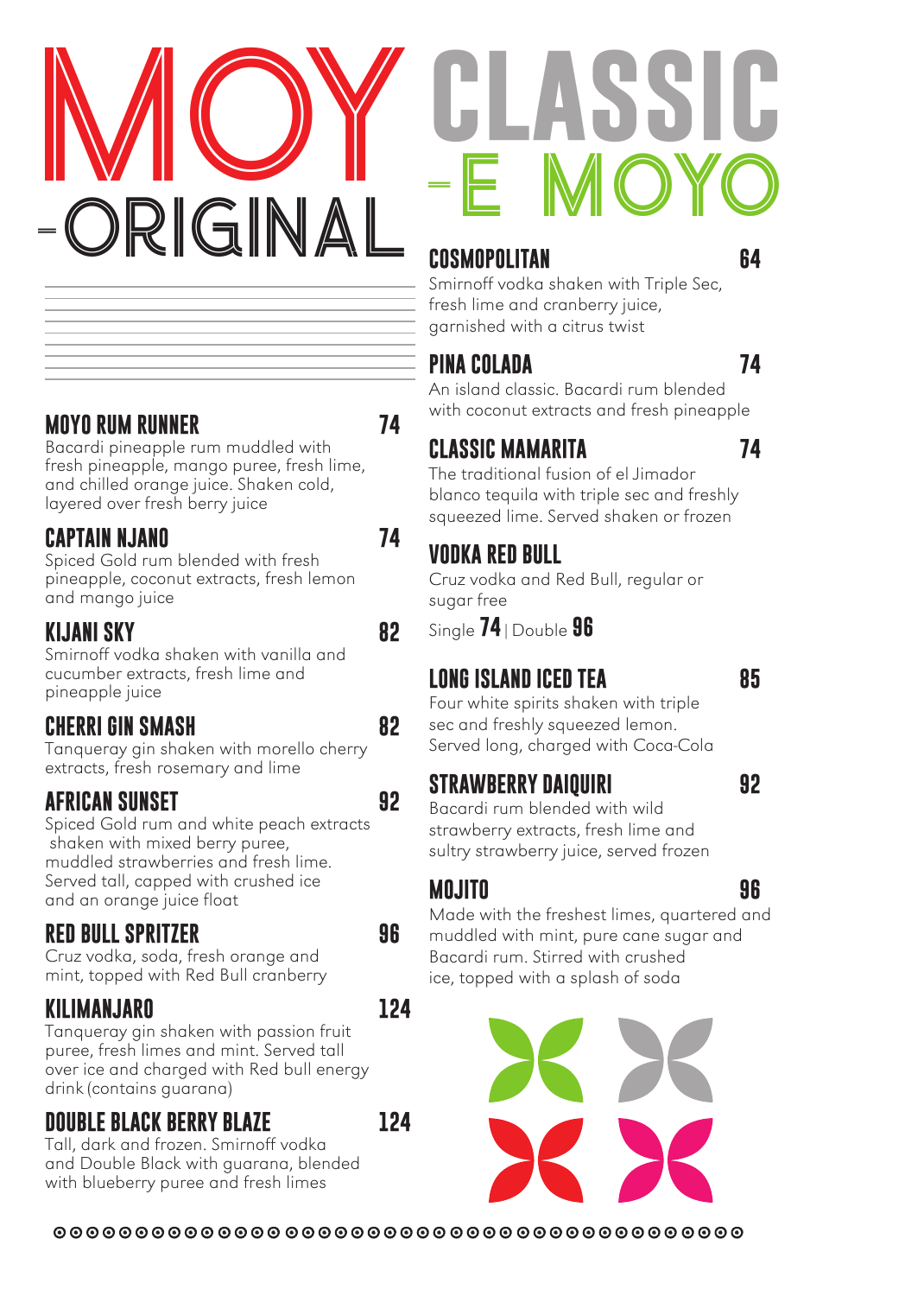

the wines exemplifies abundant delights which are distinguished by their classic style and finely crafted elegance.

#### Carafe/Bottle

| <b>ZEVENWACHT 7EVEN SAUVIGNON BLANC 64/189</b> |        |
|------------------------------------------------|--------|
| <b>ZEVENWACHT 7EVEN BOUQUET BLANC</b>          | 64/189 |
| <b>ZEVENWACHT 7EVEN ROSE</b>                   | 64/189 |
| <b>ZEVENWACHT 7EVEN ROOD</b>                   | 64/189 |
| <b>ZEVENWACHT 7EVEN PINOTAGE</b>               | 64/189 |
|                                                |        |

0000000000000000000



#### **SAUVIGNON BLANC**

| <b>BON COURAGE THE GOOSEBERRY BUSH</b> | 184 |
|----------------------------------------|-----|
| <b>CAPE POINT</b> CAPE TOWN            | 336 |

#### **CHARDONNAY**

| <b>DURBANVILLE HILLS</b>       | 194 |
|--------------------------------|-----|
| <b>DE KRANS UNWOODED</b>       | 205 |
| <b>RUSTENBURG STELLENBOSCH</b> | 235 |

### **CHENIN BLANC**

| <b>KLEINE ZALZE CELLAR SELECTION</b> | 185 |
|--------------------------------------|-----|
| <b>ERNIE ELS BIG EASY</b>            | 248 |

#### **BLENDS NEDERBURG LYRIC 160**

Sauvignon Blanc, Chenin Blanc, Chardonnay **WOLFTRAP WHITE 179** Viognier, Chenin Blanc, Grenache Blanc. **FLAGSTONE NOON GUN 212** Chenin Blanc, Sauvignon Blanc, Viognier



#### Bottle

|  | <b>MOËT &amp; CHANDON BRUT IMPÉRIAL NV</b> | <b>1300</b> |
|--|--------------------------------------------|-------------|
|  | <b>MOËT &amp; CHANDON NECTAR IMPÉRIAL</b>  | 1490        |

 ${\tt 0000000000000000000}$ 



|                                                                             | <b>Bottle</b> |
|-----------------------------------------------------------------------------|---------------|
| <b>KRONE BOREALIS CUVÉE BRUT</b><br>Chardonnay, Pinot Noir                  | 350           |
| <b>KRONE NIGHT NECTAR DEMI-SEC</b><br>Chardonnay, Pinot Noir                | 350           |
| <b>SIMONSIG KAAPSE VONKEL BRUT</b><br>Pinot Noir, Chardonnay, Pinot Meunier | 350           |
| <b>PIERRE JOURDAN BELLE NECTAR</b><br><b>DEMI-SEC ROSÉ</b>                  | 350           |
|                                                                             |               |

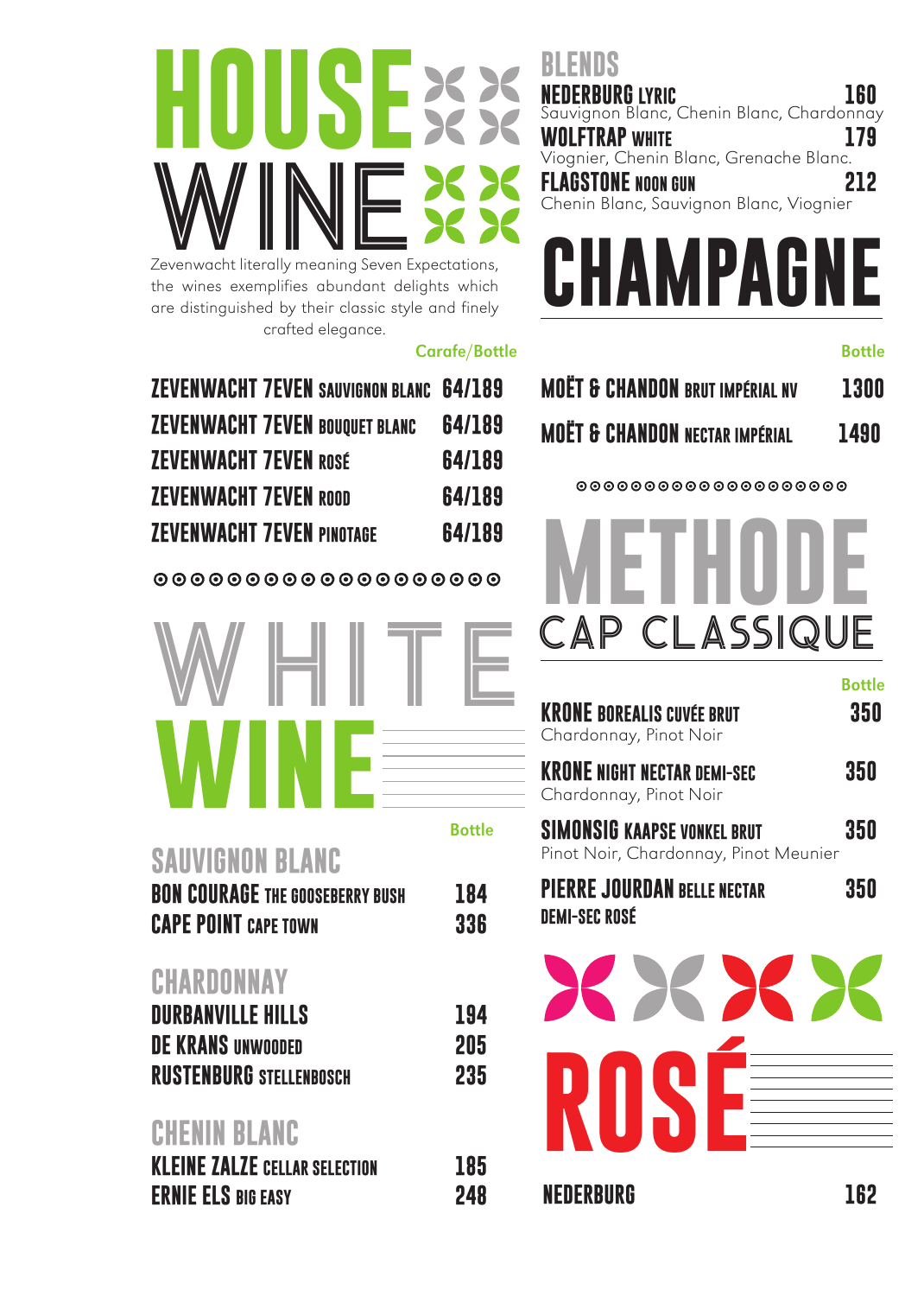### WINE **RED VIGNON BLANC PINOT NOIR** Bottle

### PAUL CLUVER 335 **NITIDA 455**

### **CABERNET SAUVIGNON**

| <b>VINOLOGIST STELLENBOSCH</b><br><b>ERNIE ELS BIG EASY</b>                              | 230<br>245 |
|------------------------------------------------------------------------------------------|------------|
| PINOTAGE<br>BARISTA<br>SIMONSIG                                                          | 255<br>295 |
| <b>SHIRAZ</b><br>FAT BASTARD                                                             | 345        |
| <b>MERLOT</b><br><b>ROBERTSON</b><br>LANDSKROON                                          | 205<br>235 |
| BLENDS<br><b>THE WOLFTRAP RED</b><br>Syrah, Mourvèdre, Viognier                          | 180        |
| <b>NEDERBURG BARONE</b><br>Cabernet Sauvignon, Shiraz                                    | 205        |
| <b>EDGEBASTON PEPPER POT</b><br>Syrah, Mourvèdre, Carignan, Tannat,<br>Grenache, Cinsaut | 265        |
|                                                                                          |            |

## **CIDERS & COOLERS**

| <b>BRUTAL FRUIT 275ML</b>              | 42 |
|----------------------------------------|----|
| Ruby Apple Spritzer                    |    |
| <b>HUNTERS 330ML</b>                   | 44 |
| Gold, dry                              |    |
| <b>SAVANNA 330ML</b>                   | 46 |
| Dry, light, lemon (non-alcoholic)      |    |
| <b>SMIRNOFF ICE DOUBLE BLACK 250ML</b> | 48 |



| <b>CASTLE 340ML</b><br>Lager, milk stout, free | 38 |
|------------------------------------------------|----|
| <b>BLACK LABEL 340ML</b>                       | 38 |
| <b>MILLER GENUINE DRAFT 330ML</b>              | 42 |
| <b>WINDHOEK 330ML</b><br>lager                 | 42 |
| <b>HEINEKEN 330ML</b><br>lager, 0,0            | 45 |
| <b>BECKS NON-ALCOHOLIC 330ML</b>               | 45 |
| <b>WINDHOEK LAGER DRAUGHT 440ML</b>            | 48 |

| DRAUGHT                       |            |           |
|-------------------------------|------------|-----------|
| <b>CASTLE LITE</b>            | $300ml$ 42 | $500m$ 52 |
| <b>STELLA ARTOIS</b> 300ml 46 |            | $500m$ 56 |
|                               |            |           |

#### **PORT** (per 50ml's) **ALLESVERLOREN 30 BOPLAAS 30**

Cape ruby, cape tawny

### **LIQUEUR**(per 25ml's)

**ZAPPA 24** Original, black **CAPE VELVET 28** Original **AMARULA 28 SOUTHERN COMFORT 28 KAHLUA 28 AMARETTO DISARRONO 34**

(per 25ml's) **SMIRNOFF 26 CRUZ VINTAGE BLACK 28**